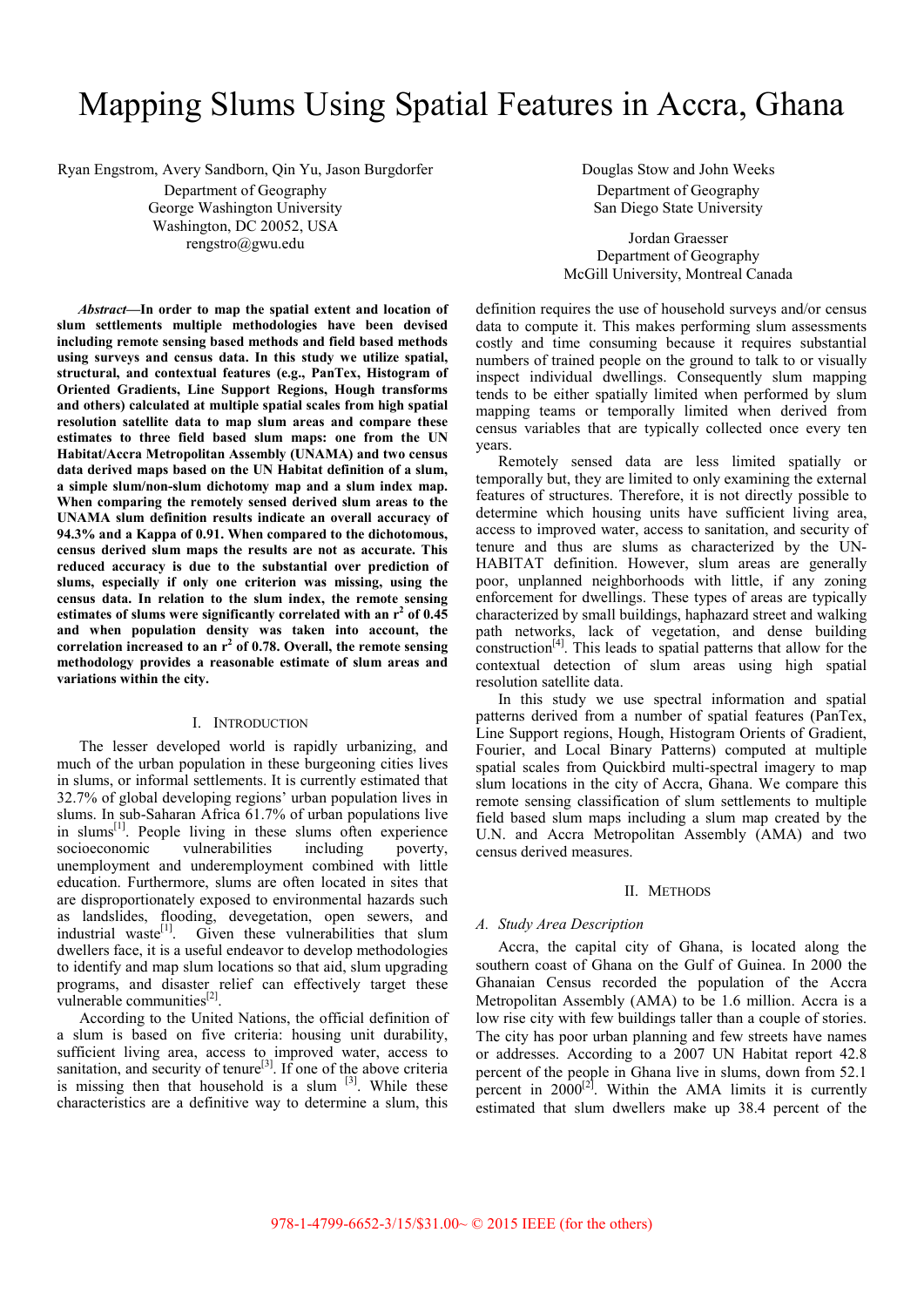population and occupy 15.7 percent of the land<sup>[5]</sup>. Furthermore, the population density of slums in Accra is 607.8 people per hectare, which is considerably higher than the population density for the city as a whole (250.7 persons per  $hectare$ <sup>[5]</sup>.

## *B. Field Survey Based Slum Data Sets*

Results from two different field based assessments were used to categorize slums. The first field based methodology is based on collaboration between the Accra Metropolitan Assembly and UN Habitat (from here on AMAUN map) which produced a slum/non-slum dichotomy map<sup>[5]</sup>. The AMAUN map identifies slums within the city boundary of Accra using a combination of aerial photography, the number of persons versus number of dwellings derived from the 2000 Ghanaian Census, income levels based on the City's income classification scheme, and contributions from the City's Assembly members and slum dwellers. The AMAUN map depicts 78 slum settlements and pockets within the city<sup>[5]</sup>. Using this methodology, the entire city was mapped as either a slum or not a slum. For this study the map was georeferenced via rubber sheeting, and then the mapped slum areas were converted into a slum/not slum binary raster for analyses.

The other two slum maps utilized data from the 2000 Ghanaian census. Census data were used in two different ways to map slums: 1) a dichotomous slum/non slum methodology and 2) derivation of a slum index that creates a continuous value for slums. In the dichotomous slum/non-slum methodology, four maps were created at each level of aggregation. The different maps represent areas where greater than 50% of the households met at least one, two or more, three or more, and four or more of the five criteria UN HABITAT use to classify slums. The map based on a continuous slum variable, the slum index, was created by calculating the number of slum criteria from 0 to 5 met be each housing unit in a given area, and then calculating the mean value for all housing units in that area. This methodology was first described by $[6]$  and provides a range of values for slums for the entire area. Both the ordinal and continuous measures slums were examined, because if a household is suffering more than one deprivation relative to the five indicators they are significantly worse off than households that have no or only one deprivation<sup>[6]</sup>.

The data used to calculate these slum measures were taken from a 10% random sample of the 2000 Census of Housing and Population in Ghana. These slum maps were calculated using housing unit level data and then aggregated to the neighborhood level. The neighborhood units are aggregations of Enumeration Areas (EAs) based on areas with which the residents would commonly identify themselves as belonging to and have been described as vernacular neighborhoods<sup>[6]</sup>. The vernacular neighborhoods consist of 108 neighborhoods that contain anywhere from 1 to 74 EAs. The neighborhoods range in size from 0.21  $\text{km}^2$  to 21.55  $\text{km}^2$ averaging  $2.24 \text{ km}^2$  with a population of 100 to 82,330 people with an average of 15,290 people.

# *C. Remote Sensing Classification*

The remote sensing based classification uses a similar methodology to that outlined by  $[3]$ . In this study we use a 2.4 m spatial resolution multi-spectral (Blue, Green, Red, and NIR) Quickbird image acquired on April 12, 2002, which is the nearest available image to the 2000 census date. This classification methodology relies heavily on extracting diverse contextual image information to characterize the spatial and structural patterns of physical infrastructure on the ground. First, we divide the imagery into non-overlapping blocks consisting of 4 x 4 pixels and 8 x 8 pixels (average of approximately 15m). Next, for each block we extract a feature set consisting of: a rotation invariant Grey-Level Cooccurrence Matrix (GLCM) contrast texture termed the built up presence index (PanTex)[8]; a Histogram of Oriented Gradients (HoG) feature that captures the distribution of structure orientations [9]; the normalized difference vegetation index (NDVI) local mean, Line Support Regions (LSR) which characterize lines and their orientation [10]; Local Binary Patterns (LBP) a texture algorithm that examines pixel relationships around a center pixel [11]; Hough transform which examines curves based on a set of given edge points by exploiting point/line duality [12]; Fourier transform which examines the edges in the 2d frequency domain [13]; and the local mean of each of the original bands. To account for the contextual properties these features are extracted at multiple scales using window sizes of 8 m x 8 m, 16 m x 16 m, and 32 m x 32 m. In total there are 144 contextual features created that were used as the predictive variables for a Random Forest (RF) classifier (described below).

There are three classes of interest: 1) slum settlement; 2) non-slum settlement (which also includes commercial, industrial, and institutional) and 3) non-settlement (i.e., water, forest, marsh, barren areas, vacant plots). Our sampling scheme follows these steps: 1) each class is trained using 40- 50 one hectare plots per class, which were manually selected based on image interpretation and ancillary data such as AMA UN slum map 2) For each class, 1000 non-overlapping points per are randomly sampled within the one hectare plots. Thus the training set has 3000 samples in total (1000 per class). A RF classifier was trained using the 3000 point training set.

Only the neighborhoods and portions of the AMAUN Habitat slum map that were covered by the imagery were used in the analysis. Within the areas defined as slum and non-slum within the AMAUN map, a one hectare plot sampling method was used for assessment. For each class (slum, non-slum and other), 1,500 non-overlapping points were randomly generated within the 50 one hectare plots, resulting in 4500 samples for assessment.

Additional processing was needed to compare the remotely sensed slum estimates to the slum index map because the slum index is a relative measure versus the discrete values derived from the classification. For each neighborhood unit, the percentage of the built-up area (i.e., slum and formal) was determined (i.e., removing nonsettlement/other), and the amount of slum relative to the amount of total built up area was then calculated for each neighborhood unit. This provides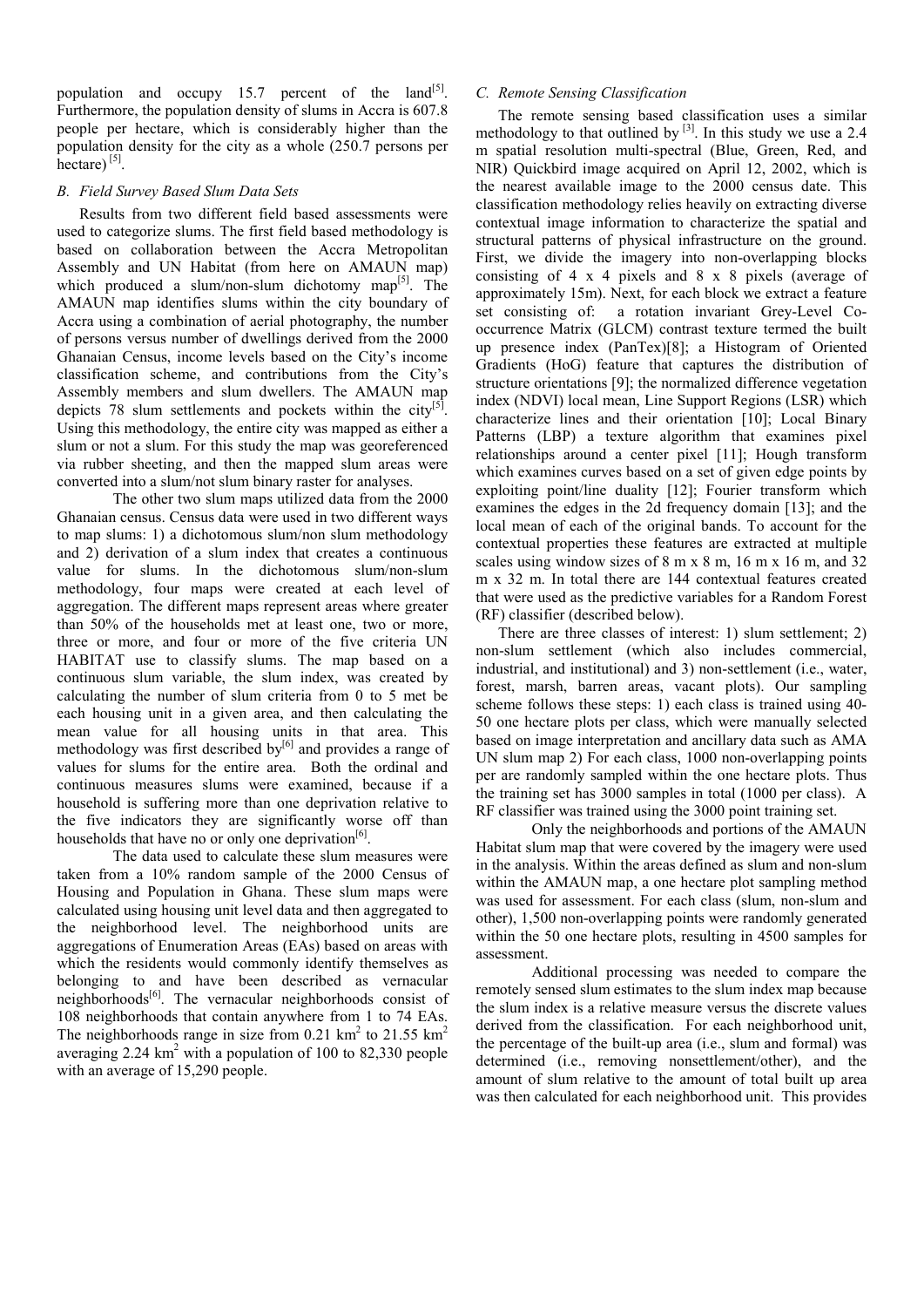a percent slum for each neighborhood. Then the correlation between the percent slum from the classification results and the slum index can be calculated to determine the agreement between these two slum estimates.

## III. RESULTS AND DISCUSSION

## *A. Remote Sensing Classification Map*

The output of the remote sensing (RS) classification is an approximately 15 m spatial resolution thematic map with three categories: slum settlements, formal settlements, and nonsettlement. (Figure 1). The most accurate RF model commonly used the following variables in its splits: HoG, NDVI, PanTex, Hough, LBPM, and Fourier (some at two different block sizes). Overall within the  $128 \text{ km}^2$  study area the RS classification results indicated that 25.0% was covered by slum settlement, 59.5% by formal settlement, and 15.5% by non-settlement (i.e., not built up/other). Therefore, 29.6% of the study's built up area was classified as slums. The majority of the areas classified as slum settlement are located on the western and central portions of the city (Figure 1). Pockets of slum settlement areas can also be found along the coast. On the other hand, areas classified as formal settlement did not exhibit any specific spatial pattern. Areas classified as nonsettlement can be found throughout the city.

Using the 4500 sampled points an accuracy (agreement) assessment was performed to see how the RS classification performed at predicting the slum and non-slum areas delineated in the AMAUN Slum Map. The accuracy assessment results indicated that the RS classification had an agreement of 95% in identifying non slum areas, a 92% agreement in identifying slums, and an overall agreement (OA) of 94.3% and a Kappa (K) of 0.91. The RS classification agreed with the general locations of all of the slum areas identified in the AMAUN map (Figure 1). The accuracy assessment indicated the remote sensing based classification performed well in identifying the general locations and spatial extents of slums relative to the AMAUN map.



Figure 1. Remote Sensing slum classification overlain with the AMA UN Habitat Slum Map.

## *B. Relationship between Remotely Sensed and Census Derived Slum Maps*

Having assessed the ability the of the remote sensing based classification to predict areas identified as slums by the AMAUN map, the next step is to determine how well the RS classification is able to predict areas identified as slums by the census based measures. The RS classification was compared to four dichotomous maps, one or more slum criteria, two or more slum criteria, three or more slum criteria, four or more slum criteria, and the slum index, all at the neighborhood level. When compared with the three strictest definitions of a slum, greater than one, two or three, slum criteria the RS does correspond well with an OA of 61.5%, K of 0.23, OA 63.5%, K of 0.27, and OA of 61.35% and K of 0.23, respectively. The majority of the city is considered a slum using only one or two criteria, while the RS classification considers the majority of the city as formal settlement. The large portion of the Accra that is represented as slum under the one or two slum criteria maps is a result of greater than 50% of the population not having access to improved water, sufficient living area, and improved sanitation facilities[4]. When the RS classification is compared to the four or greater criteria maps, the overall agreement increases (OA of 74.7% and K of 0.49). This is due to the four plus criteria areas being the most deprived areas that tend to have the spatial patterns of poorly planned developments.

Next the percent of each neighborhood that was RS classified as slum was mapped. It is evident that the worst slums are spatially concentrated in several distinct clusters across the city. This spatial distribution is similar to the AMAUN slum map in terms of the location of the areas with the highest percent slum. To quantify the level of agreement between the remote sensing based classification and the census derived slum index, a simple linear regression model was calculated. This determined the correlation between the percent of a Neighborhood's built up area that was classified as slum to the slum index. The results indicate a moderate correlation (r = 0.67, r<sup>2</sup>= 0.45, adjusted r<sup>2</sup> = 0.44, p = 0.00, n = 81).

After comparing the slum index and the RS classification results, commercial-institutional neighborhoods are frequently in disagreement. In the RS classification areas that are primarily commercial, industrial, government and institutional are classified as formal. These areas are covered by buildings that are regularly spaced and shaped, which makes them a formal settlement and were classified as such. However, these are locations where few people live and the people who do live in these areas tend to live there informally and cover just a small portion of the neighborhood. Thus these areas have very high slum index values because the census only records the living conditions of the individuals who live in the area and does not account for the density as to which the people are living. Since the remote sensing approach views the area as a whole, and the slum index classification represents only the living conditions of individual households this leads to only a moderate correlation between the two representations of slum distribution.